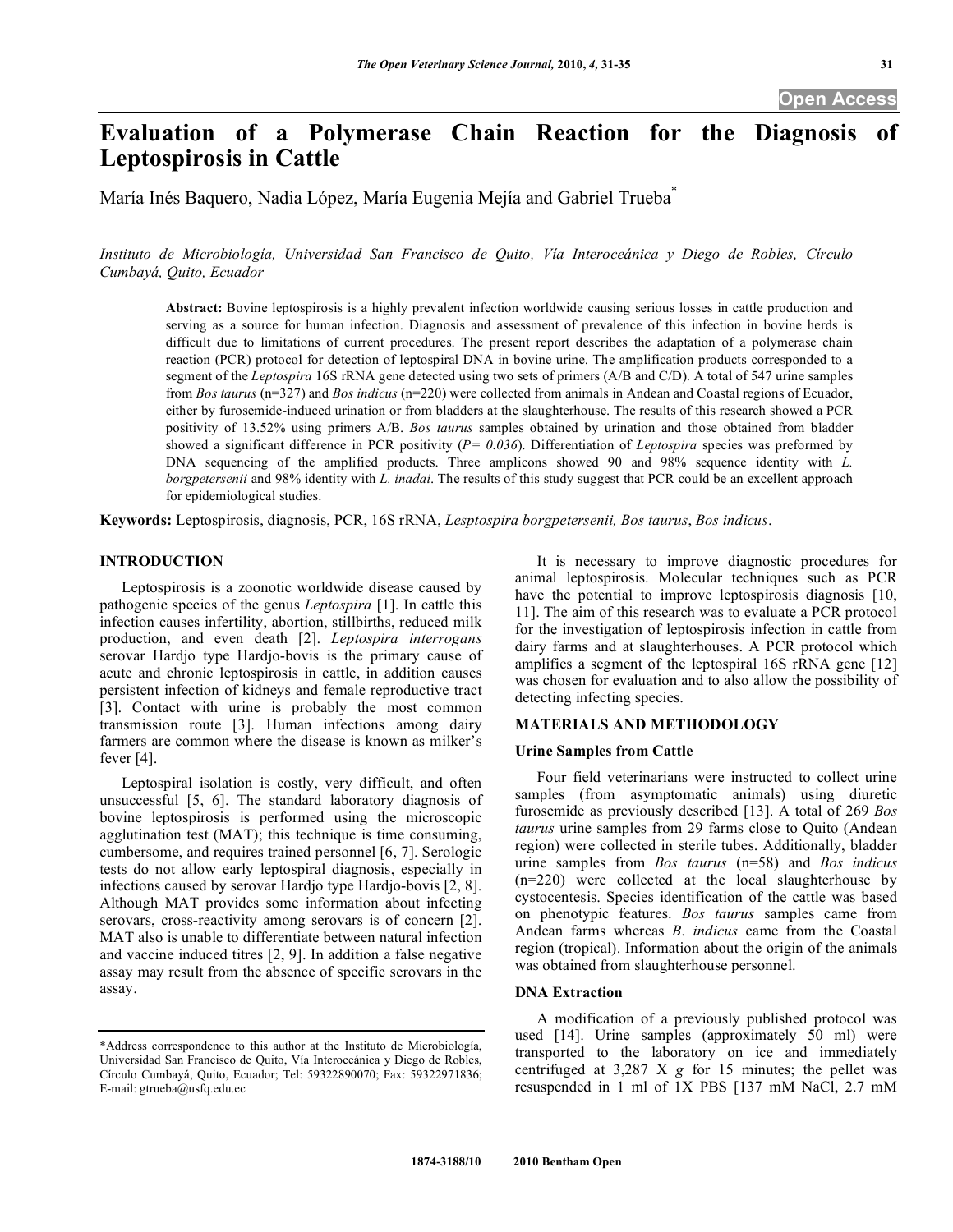KCl, 4.3 mM Na<sub>2</sub>HPO<sub>4</sub>, H<sub>2</sub>O, 1.4 mM KH<sub>2</sub>PO<sub>4</sub>, (pH 7)] transferred to a 1.5 ml tube and centrifuged for 5 minutes at 9,660 X *g*; followed by a second wash of the pellet preformed with 1ml of 1X PBS. After removal of the supernatant, 700  $\mu$ l of a solution containing 2% CTAB, [1.4] mM NaCl, 20 mM EDTA, 100 mM HCl (pH 8)] was added to each sample and incubated at 65°C for 2 hours with vortexing every 15 minutes. Samples were cooled to room temperature and 700 µl of Chloroform/isoamyl alcohol (24:1) were added, homogenized, and centrifuged at 9,660 X *g* for 5 minutes; the supernatants were transferred to a new sterile tube, 50  $\mu$ l of sodium acetate and 1000  $\mu$ l of 100% ethanol were added and stored at -20°C overnight for DNA precipitation. Samples were centrifuged at 13,148 X *g* for 10 minutes, and supernatants were removed, pellets were washed with 1 ml of ethanol 75% and centrifuged for 10 minutes at 13,148 X *g*. The supernatants were discarded and pellets were allowed to dry at room temperature for approximately 15 minutes, and finally resuspended in 25 or 50 µl of TE buffer and stored at  $-20^{\circ}$ C until used.

## **Urine Experimentally Mixed with** *Leptospira*

 In order to test the level of detection and the presence of PCR inhibitors, a log phase culture of *Leptospira interrogans* serovar Saxkoebin*g* in EMJH medium (*Leptopira* Medium Ellinghausen-McCullough/ Johnson-Harris) [15]  $(1.52 \times 10^8 \text{ cells/ml as determined by Petroff}$ Hausser Chamber count) was subjected to 8 10-fold dilutions in urine from a PCR negative cow. The DNA was extracted from 1 ml of each dilution as described previously, the final DNA pellet was re-suspended in 25μl of TE buffer and 2.5 μl of the re-suspended pellet were used in each PCR reaction.

## **PCR Assay**

 The PCR protocol used in this paper was previously described [12]. Primers A/B (Fig. **1**) allowed the amplification of a 331bp fragment of the leptospiral 16S rRNA gene. An internal set of pimers C/D (Fig. **1**) were used for PCR confirmation. The PCR assay conducted, consisted of 40 cycles: denaturation at 94 °C for 3 minutes, annealing at 63°C for 1.2 minutes, and elongation at 72°C for 30 seconds. PCR products were analyzed by electrophoresis in 1.2 % agarose gels. Each PCR reaction was run with positive (DNA from *L. interrogans* culture) and negative control (no DNA template).

 An analysis of the primer sequences was performed in order to identify potential mismatch problems; nucleotide sequences of all primers were compared to homologous leptospiral sequences in GenBank using BLAST (blastn) (www.ncbi.nlm.nih.gov/blast/Blast.cgi).

## **Positive Samples DNA Sequencing**

 Nine amplicons were sent to Macrogen (Seoul, South Korea) for DNA sequencing. Amplicons corresponded to both set of primers (A/B and C/D). Sequences were compared to those in GenBank using BLAST. Phylogenetic analysis was carried out using Mega 4.1 package.

## **Statistical Analysis**

 Correlation Contingency analysis was performed and significance checked with Fisher's exact test (two-tailed test). P-value <0.05 were considered significant.

# **RESULTS**

#### **PCR Amplification**

 Amplification of DNA extracted from artificially contaminated urine samples indicated that PCR using primers A/B and C/D was able to detect spirochetes even in a  $10<sup>9</sup>$  fold dilution suggesting that DNA extracts from urine did not contain any inhibitory compound. Polymerase chain reaction analysis using primers A/B of 547 urine samples showed 13.52% positivity. There was a significant difference of positivity (*P= 0.036*) between *Bos taurus* samples obtained by urination (22.3%) and those obtained directly from the bladder (8.6%). No significant difference in positivity existed between *Bos taurus* bladder (8.6 %) and *Bos indicus* bladder samples (4.1 %) (*P= 0,321*) (Table **1**).

## **Table 1. Leptospirosis Positivity Using PCR Primers A/B in Cattle Urine**

|                          | <b>Bovine Species and Type of Sample</b> |                                    |                               |  |  |
|--------------------------|------------------------------------------|------------------------------------|-------------------------------|--|--|
|                          | <b>B.</b> indicus<br><b>Bladder</b>      | <b>B.</b> taurus<br><b>Bladder</b> | <b>B.</b> taurus<br>Urination |  |  |
| Number of samples        | 220                                      | 58                                 | 269                           |  |  |
| Number positive samples  |                                          |                                    | 60                            |  |  |
| Percentage of positivity |                                          |                                    | 22 3                          |  |  |

Urine samples were obtained either by induced urination from cattle in farms located close to Quito or from bladders at the local slaughterhouse.

## **Performance of Primers A/B and C/D**

 Primers C/D were originally designed to confirm leptospiral origin of PCR products [12] (the product of C/D is internal to the amplicon obtained with A/B), however we found that some samples that were negative to primers A/B were positive for primers C/D. Therefore, a subset of 58 urine samples collected from bladder was used to compare sensitivity of both set of primers (Table **2**). Five samples (corresponding to 8.6% of the total number of samples) were positive when primers A/B were used, however this value increased to 9 (15.51% of the total number of samples) when primers C/D were used (*P= 0.508*)*,* however the same 5 samples that were positive with primers A/B were also positive when primers C/D were used. Additionally 57 *B. taurus* urination samples previously tested for A/B primers PCR, were also tested for primers C/D (Table **2**); 32 of 57 (56.14%) DNA samples which were positive to PCR with A/B primers were also positive with C/D primers. In order to investigate the discrepancies of PCR reactions using the two set of primers, primer sequences were compared to the leptospiral homologous sequences deposited in the GenBank. Primer A was found to have some mismatches with sequence of *L. meyeri* Ranarum [GenBank:Z21648]; primer B had mismatches with sequences of: *L. inadai* serovar Lyme 10 ATCC [GenBank: AY631896], *L. fainei* Hurstbridge 1 [GenBank:AY995712], *L. meyeri* serovar Semaranga Veldrat [GenBank:FJ154599] and *L. inadai*  serovar Aguaruna [GenBank:AY631891]; primer C had mismatches with corresponding sequences of: *L. inadai*  serovar Lyme 10 ATCC [GenBank: AY631896], *L. fainei* Hurstbridge [GenBank:AY995712], *L. meyeri* RANARUM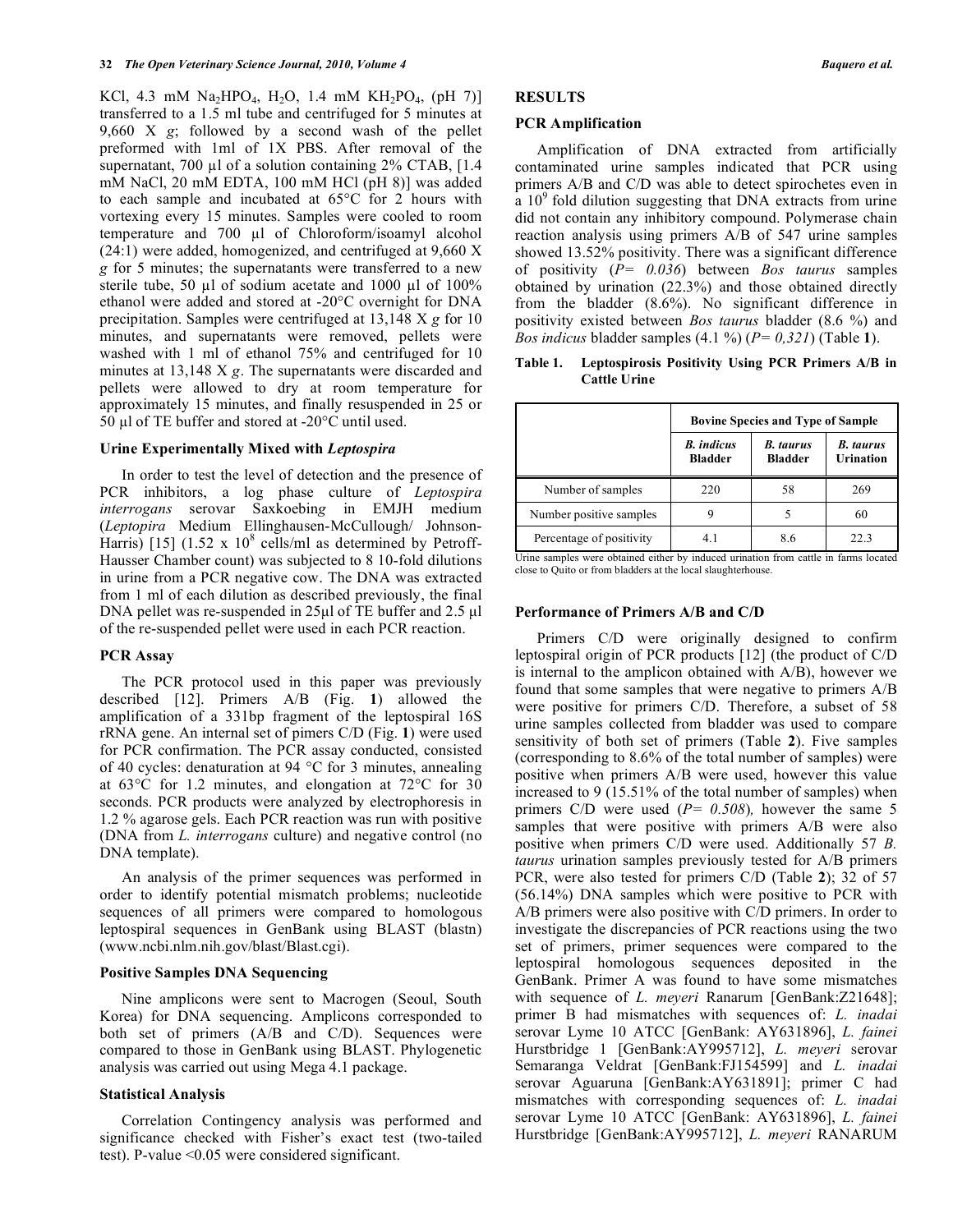| a) Primer A:                                                                                        | 5' |   |   |   |   |              |              |     |   |             |   |   |   |   |   |   |   |   |   | 3' |
|-----------------------------------------------------------------------------------------------------|----|---|---|---|---|--------------|--------------|-----|---|-------------|---|---|---|---|---|---|---|---|---|----|
| Primer A                                                                                            | G  | G | C | G | G | $\mathbf{C}$ | G            | - C | G | T           | C | Т | Т | A | A | A | C |   | Т | G  |
| Leptospira inadai (Lyme) [GenBank:AY631896]                                                         |    |   |   |   |   |              |              |     |   |             |   |   |   |   |   |   |   |   |   |    |
| Leptospira fainei [GenBank: AY995712]                                                               |    |   |   |   |   |              |              |     |   |             |   |   |   |   |   |   |   |   |   |    |
| Leptospira borgpetersenii [GenBank: FJ154586]                                                       |    |   |   |   |   |              |              |     |   |             |   |   |   |   |   |   |   |   |   |    |
| Leptospira santarosai [GenBank:FJ154589]                                                            |    |   |   |   |   |              |              |     |   |             |   |   |   |   |   |   |   |   |   |    |
| Leptospira kirschneri [GenBank:DQ991477]                                                            |    |   |   |   |   |              |              |     |   |             |   |   |   |   |   |   |   |   |   |    |
| Leptospira weilii [GenBank:U12677]                                                                  |    |   |   |   |   |              |              |     |   |             |   |   |   |   |   |   |   |   |   |    |
| Leptospira Noguchi [GenBank:AY631886]                                                               |    |   |   |   |   |              |              |     |   |             |   |   |   |   |   |   |   |   |   |    |
| L. meyeri (Ranarum) [GenBank: Z21648]                                                               |    |   |   |   |   |              |              |     |   |             |   |   |   |   |   |   |   |   |   | C  |
| Leptospira interrogans [GenBank: FJ812169]                                                          |    |   |   |   |   |              |              |     |   |             |   |   |   |   |   |   |   |   |   |    |
| Leptospira meyeri (Semaranga) [GenBank:FJ154599]                                                    |    |   |   |   |   |              |              |     |   |             |   |   |   |   |   |   |   |   |   |    |
| Leptospira inadai (Aguaruna) [GenBank:AY631891]                                                     |    |   |   |   |   |              |              |     |   |             |   |   |   |   |   |   |   |   |   |    |
| <b>b</b> ) Primer B                                                                                 | 3' |   |   |   |   |              |              |     |   |             |   |   |   |   |   |   |   |   |   | 5' |
| <b>Primer B</b>                                                                                     | A  | A |   |   |   |              |              |     |   |             | A | Т | G | G | G | G |   | G | A | A  |
| Leptospira inadai (Lyme) [GenBank:AY631896]                                                         |    |   |   |   |   |              |              |     |   |             |   |   |   |   |   |   |   |   |   |    |
| Leptospira fainei [GenBank: AY995712]                                                               |    |   |   |   |   |              |              |     |   |             |   |   |   |   |   |   |   |   |   |    |
| Leptospira borgpetersenii [GenBank: FJ154586]                                                       |    |   |   |   |   |              |              |     |   |             |   |   |   |   |   |   |   |   |   |    |
| Leptospira santarosai [GenBank:FJ154589]                                                            |    |   |   |   |   |              |              |     |   |             |   |   |   |   |   |   |   |   |   |    |
| Leptospira kirschneri [GenBank:DQ991477]                                                            |    |   |   |   |   |              |              |     |   |             |   |   |   |   |   |   |   |   |   |    |
| Leptospira weilii [GenBank:U12677]                                                                  |    |   |   |   |   |              |              |     |   |             |   |   |   |   |   |   |   |   |   |    |
| Leptospira Noguchi [GenBank:AY631886]                                                               |    |   |   |   |   |              |              |     |   |             |   |   |   |   |   |   |   |   |   |    |
| L. meyeri (Ranarum) [GenBank:Z21648]                                                                |    |   |   |   |   |              |              |     |   |             |   |   |   |   |   |   |   |   |   |    |
|                                                                                                     |    |   |   |   |   |              |              |     |   |             |   |   |   |   |   |   |   |   |   |    |
| Leptospira interrogans [GenBank: FJ812169]                                                          |    |   |   |   |   |              |              |     |   |             |   |   |   |   |   |   |   |   |   |    |
| Leptospira meyeri (Semaranga) [GenBank:FJ154599]                                                    |    |   |   |   |   |              |              |     |   |             |   |   |   |   |   |   |   |   |   |    |
| Leptospira inadai (Aguaruna) [GenBank:AY631891]                                                     |    |   |   |   |   |              |              |     |   |             |   |   |   |   |   |   |   |   |   |    |
|                                                                                                     |    |   |   |   |   |              |              |     |   |             |   |   |   |   |   |   |   |   |   |    |
| c) Primer C                                                                                         | 5' |   |   |   |   |              |              |     |   |             |   |   |   |   |   |   |   |   |   | 3' |
| Primer C                                                                                            | C  | A |   |   |   |              |              |     |   |             |   |   | A | G |   | A |   |   | A | A  |
| Leptospira inadai (Lyme) [GenBank:AY631896]                                                         |    |   |   |   |   |              |              |     |   |             |   |   |   |   |   |   |   |   |   |    |
| Leptospira fainei [GenBank: AY995712]                                                               |    |   |   |   |   |              |              |     |   |             |   |   |   |   |   |   |   |   |   |    |
| Leptospira borgpetersenii [GenBank: FJ154586]                                                       |    |   |   |   |   |              |              |     |   |             |   |   |   |   |   |   |   |   |   |    |
| Leptospira santarosai [GenBank:FJ154589]                                                            |    |   |   |   |   |              |              |     |   |             |   |   |   |   |   |   |   |   |   |    |
| Leptospira kirschneri [GenBank:DQ991477]                                                            |    |   |   |   |   |              |              |     |   |             |   |   |   |   |   |   |   |   |   |    |
| Leptospira weilii [GenBank:U12677]                                                                  |    |   |   |   |   |              |              |     |   |             |   |   |   |   |   |   |   |   |   |    |
| Leptospira Noguchi [GenBank:AY631886]                                                               |    |   |   |   |   |              |              |     |   |             |   |   |   |   |   |   |   |   |   |    |
|                                                                                                     |    |   |   |   |   |              |              |     |   |             |   |   |   |   |   |   |   |   |   |    |
| L. meyeri (Ranarum) [GenBank: Z21648]                                                               |    |   |   |   |   |              |              |     |   |             |   |   |   |   |   |   |   |   |   |    |
| Leptospira interrogans [GenBank: FJ812169]                                                          |    |   |   |   |   |              |              |     |   |             |   |   |   |   |   |   |   |   |   |    |
| Leptospira meyeri (Semaranga) [GenBank:FJ154599]<br>Leptospira inadai (Aguaruna) [GenBank:AY631891] |    |   |   |   |   |              | G            |     |   |             |   |   | G |   |   |   |   |   |   |    |
| d) Primer D                                                                                         | 3' |   |   |   |   |              |              |     |   |             |   |   |   |   |   |   |   |   |   | 5' |
| <b>Primer D</b>                                                                                     | Т  | A | C | G | G | G            | $\mathbf{A}$ | G   |   | G C A G C A |   |   |   |   | G | т | Т |   |   | G  |
|                                                                                                     |    |   |   |   |   |              |              |     |   |             |   |   |   |   |   |   |   |   |   |    |
| Leptospira inadai (Lyme) [GenBank:AY631896]                                                         |    |   |   |   |   |              |              |     |   |             |   |   |   |   |   |   |   |   |   |    |
| Leptospira fainei [GenBank: AY995712]                                                               |    |   |   |   |   |              |              |     |   |             |   |   |   |   |   |   |   |   |   |    |
| Leptospira borgpetersenii [GenBank: FJ154586]                                                       |    |   |   |   |   |              |              |     |   |             |   |   |   |   |   |   |   |   |   |    |
| Leptospira santarosai [GenBank:FJ154589]                                                            |    |   |   |   |   |              |              |     |   |             |   |   |   |   |   |   |   |   |   |    |
| Leptospira kirschneri [GenBank:DQ991477]                                                            |    |   |   |   |   |              |              |     |   |             |   |   |   |   |   |   |   |   |   |    |
| Leptospira weilii [GenBank:U12677]                                                                  |    |   |   |   |   |              |              |     |   |             |   |   |   |   |   |   |   |   |   |    |
| Leptospira Noguchi [GenBank:AY631886]                                                               |    |   |   |   |   |              |              |     |   |             |   |   |   |   |   |   |   |   |   |    |
| L. meyeri (Ranarum) [GenBank:Z21648]                                                                |    |   |   |   |   |              |              |     |   |             |   |   |   |   |   |   |   |   |   |    |
| Leptospira interrogans [GenBank: FJ812169]<br>Leptospira meyeri (Semaranga) [GenBank:FJ154599]      |    |   |   |   |   |              |              |     |   |             |   |   |   |   |   |   |   |   |   |    |

**Fig. (1).** Mismatches found between primer sequences and leptospiral 16S rRNA gene sequences found in GenBank. Asterisk indicate nucleotide identity and horizontal line indicate gap. DNA sequences of leptospiral species and their respective accession numbers are indicated.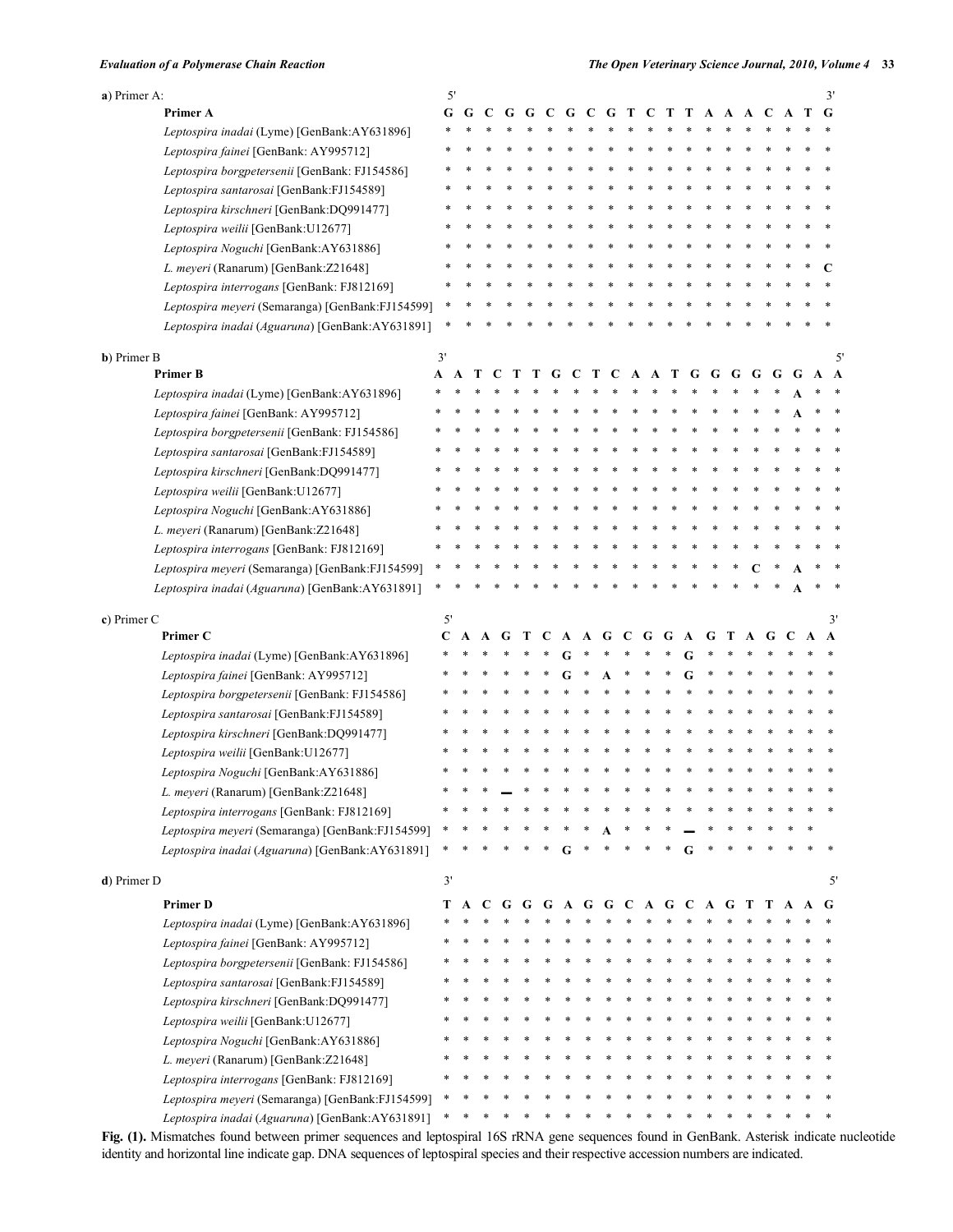[GenBank:Z21648], *L. meyeri* serovar Semaranga Veldrat [GenBank:FJ154599] and *L. inadai* serovar Aguaruna [GenBank:AY631891]; there were no mismatches found with primer D (Fig. **1**).

**Table 2. Performance of Primers A/B, and C/D** 

| Type of<br>Sample | Number of<br><b>Samples</b> | <b>Positive</b><br>A/B | <b>Positive</b><br>C/D | <b>Positive</b><br>A/B, C/D |
|-------------------|-----------------------------|------------------------|------------------------|-----------------------------|
| Bladder           | 58                          |                        |                        |                             |
| Urination         | 57                          | 57                     | 32                     | 32                          |
| Total             | 115                         | 62                     | 4 I                    | 31                          |

A subset of 58 urine samples collected from *Bos taurus* at the slaughterhouse in Quito, as well as 57 urination samples from *Bos taurus* dairy cattle, that were tested with the two sets of primers.

## **DNA Sequencing**

 Readable sequences were retrieved from 4 amplicons out of 9, three of which showed 90-98% homology to *L. borgpetersenii* and one 98% to *L. inadai* (Fig. **2**).

### **DISCUSSION**

 This report demonstrates that a previously described PCR protocol could be successfully used in diagnosis of bovine leptospirosis. Additionally, the amplification of 16S rRNA gene allowed the identification of infecting leptospiral species. Other reports describing results of PCR application in urine using a different set of primers and a DNA extraction kit for urine found 35% positivity in cattle in USA [16]. In the present manuscript a 22.3% positivity was found in similar samples (*Bos taurus* induced urination) in dairy cattle. The prevalence of leptospirosis in cattle is often investigated by use of the microscopic agglutination test (MAT) [6, 7, 17]. MAT yields limited information about infecting serovars [6]. Even though nucleotide data do not supply evidence of infecting serovars [1, 2], amplicons containing 16S rRNA gene sequences allow the identification of the infecting species. In the present study three nucleotide sequences showed high sequence homology *to L. borgpetersenii* ribosomal genes suggesting infection by serovar Hardjo type Hardjo-bovis, the most common *Leptospira* found in cattle around the world [18, 19]. It is likely that the advent of new generation sequencing procedures will produce inexpensive high quality sequence very useful for epidemiological studies. The16S rRNA sequences are conserved among members of leptospiral species therefore this approach may allow to recognize the infecting specie but may not be able to identify clonal relationships.

 The protocols presented here for DNA extraction are inexpensive, do not leave any inhibitory residue in the sample and produce stable DNA extracts, this procedure has been used previously for the detection of *Leptospira* in urine samples [20]. Urine samples from induced urination showed a significant higher positive results (*P= 0.036*) than samples obtained directly from bladder. It is possible that urine from induced urination may contain a larger number of spirochetes due to carryover from female genital tract, which is often colonized by *Leptospira* [2, 21]. Also the used of diuretic might actually enhance the flushing of spirochetes into the urine, whereas static urine in the bovine bladder may lead to death of the spirochetes and potential breakdown of DNA. However, urine samples from induced urination were not collected randomly so it is likely that chosen animals were showing some signs of leptospirosis. A higher number of positive samples (from bladder) were observed in samples form *B. taurus* than *B. indicus* even though it was not statistically significant. These observations may require additional research because *B. taurus* and *Bos indicus* are raised in different environments, highlands and lowlands respectively.

 The discrepancy in reactivity observed in PCR using primers A/B and C/D might be partially explained by mismatches of the primers with DNA sequences from leptospiras in the field, however many of these mismatches found seemed to be located in non-critical regions [22, 23]. Based on the results presented here, it is advisable to use both sets of primers in order to capture all positive samples.

## **ACKNOWLEDGEMENTS**

 We thank Fernando Salas and Manuel Wong for urine sample collection, to Verónica Barragán and Juan Carlos Escobar for their technical advice, David Alt for his useful comments and Daisy Parrales for her assistance in the laboratory.



**Fig. (2).** Phylogenetic analysis of DNA sequences of three amplicons obtained from cattle urine. Amplicons were sequenced and DNA sequences were subjected to Maximum Parsimony analysis, numbers correspond to bootstrap values. Sequences obtained from urine samples are Cm 1 (submission number 1374057), Cm 3 (submission number 1374049), and SF 15 (submission number 1374060). Sequences of *L. borgpetersenii* [GenBank:FJ154600], *L. inadai* [GenBank:AY631896], and *Leptonema illini* [GenBank:AY714984].